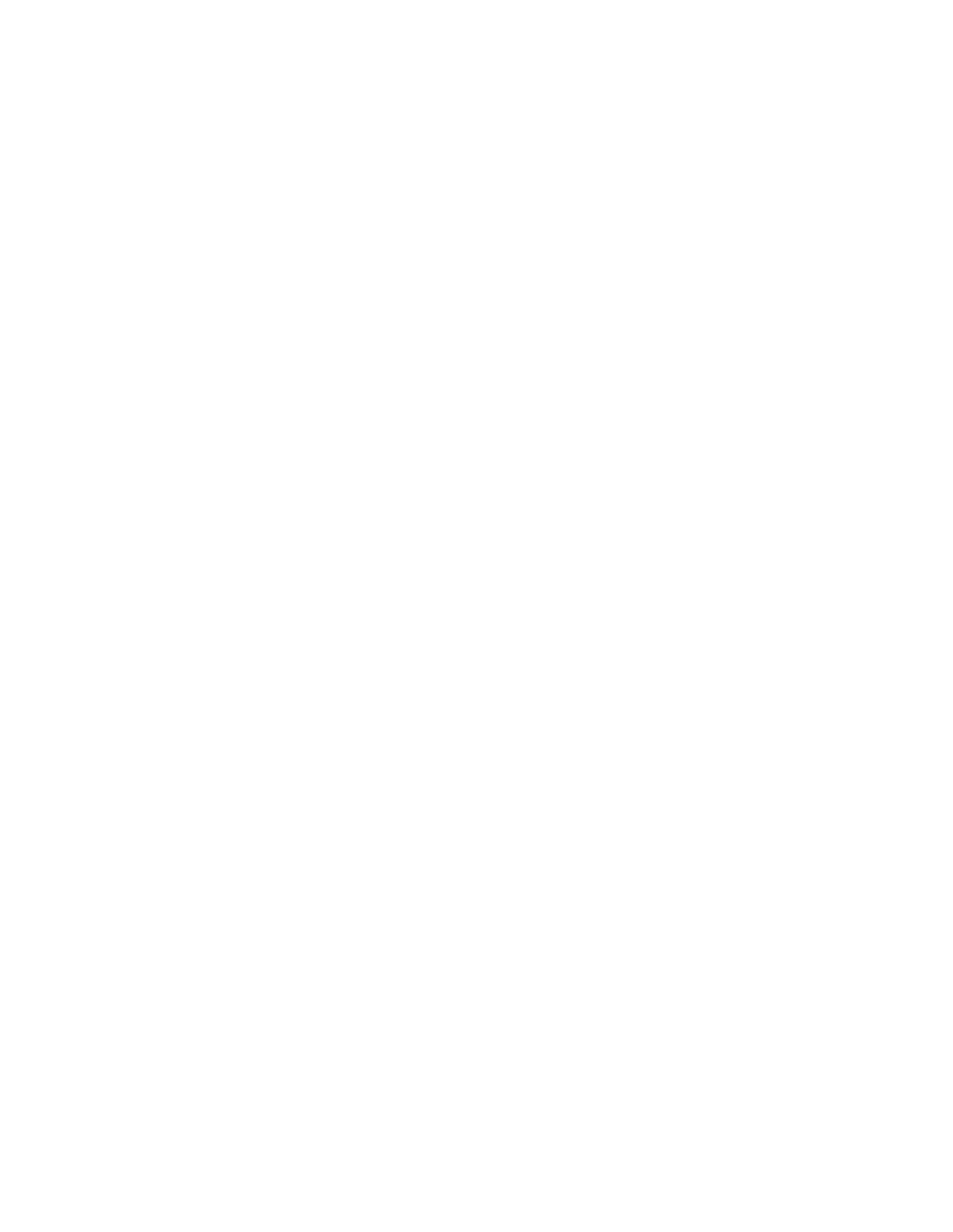### 6. Additional NBHCP Permittee--Metro Air Park.................................. I - 13 C. Biological Goals and Objectives of the NBHCP............................................ I - 13 1. Overall Goals and Objectives ............................................................ I - 16 2. Wetland Species/Habitat Goals and Objectives.................................. I - 17 3. Upland Species/ Habitat Goals and Objectives .................................. I - 17 D. Conservation Strategy of the NBHCP ........................................................... I - 18 E. Overall Benefits of the NBHCP .................................................................... I - 19 H. Legal Challenge in Federal Court.................................................................. I - 25 I. Requirements for the Issuance of the Permits................................................ I - 28 J. Structure of the Plan...................................................................................... I - 31 K. Relationship of the Plan to Individual Permittees ......................................... I - 31 1. Land Use Agencies' Covered Activities ............................................ I - 36 2. Water Agencies' Covered Activities.................................................. I - 37 3. TNBC Covered Activities as Permittee and Plan Operator................. I - 37 O. Activities not Covered by the NBHCP .......................................................... I - 38 2. Giant Garter Snake........................................................................... II - 10 4. Other Covered Species Which May Occur in the NBHCP Area........ II - 20 D. Species Which May Occur in the NBHCP Area .......................................... II - 44 I. INTRODUCTION ........................................................................................................... I - 1 A. Purpose and Overview of the Plan................................................................... I - 1 B. Plan Participants ............................................................................................. I - 3 1. Permittors (Wildlife Agencies) ............................................................ I - 4 2. Permittees ........................................................................................... I - 4 3. Plan Operator .................................................................................... I - 11 4. Third Parties...................................................................................... I - 11 5. Potential Permittees........................................................................... I - 12 F. Regulatory Background ................................................................................ I - 20 G. Plan Formulation Process.............................................................................. I - 22 1. Federal Permit................................................................................... I - 28 2. State Permit....................................................................................... I - 29 L. Environmental Compliance........................................................................... I - 34 M. Species Covered by the Permit...................................................................... I - 34 N. Covered Activities ........................................................................................ I - 35 P. Adaptive Management Provisions................................................................. I - 39 II. BIOLOGICAL DATA .................................................................................................... II - 1 A. Environmental Setting.................................................................................... II - 1 B. Habitat Distribution ....................................................................................... II - 2 C. Covered Species ............................................................................................ II - 6 1. Species Potentially Affected by Covered Activities ............................ II - 9 3. Swainson's Hawk ............................................................................. II - 17

## **TABLE OF CONTENTS**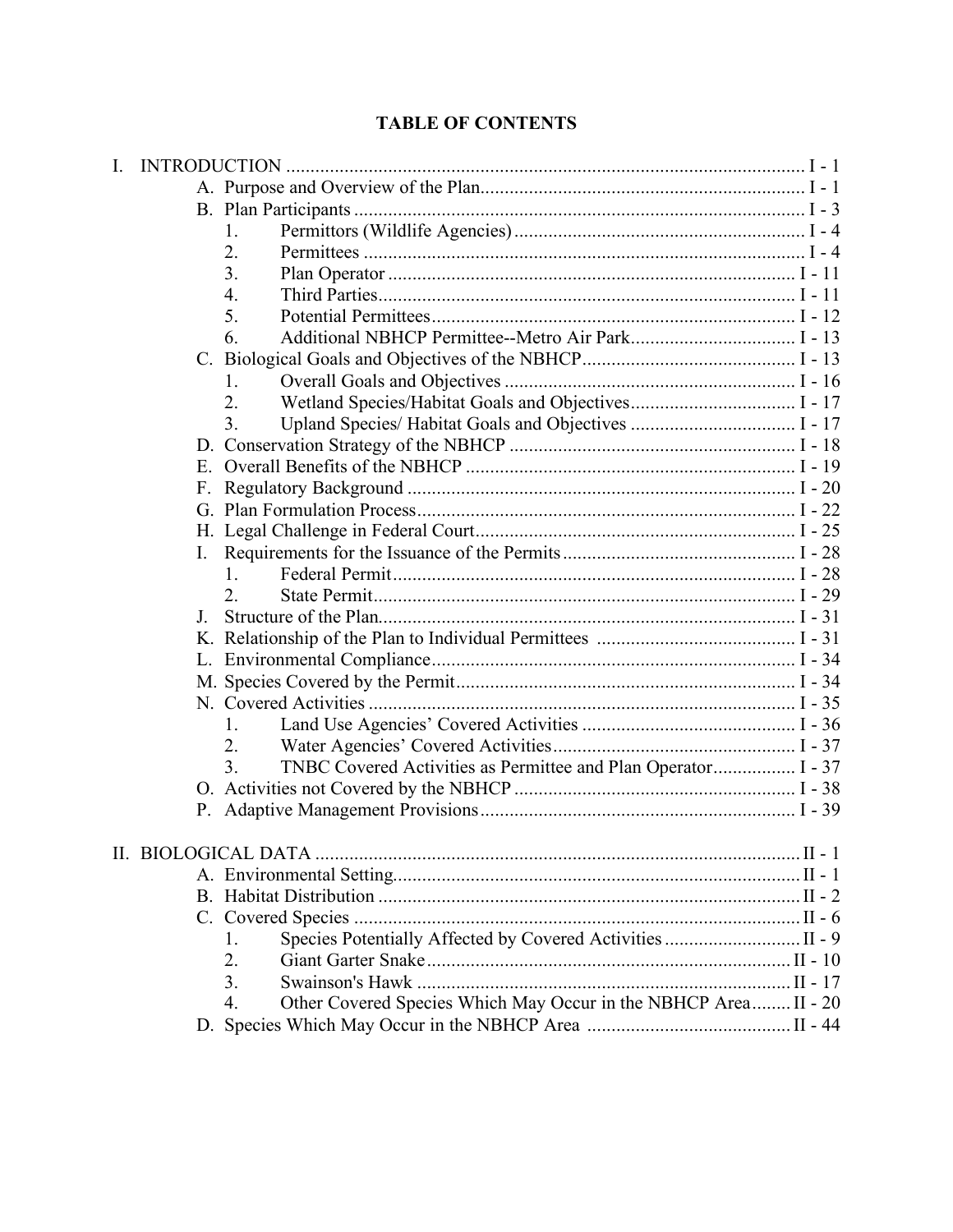| III. |                                                                               |  |
|------|-------------------------------------------------------------------------------|--|
|      |                                                                               |  |
|      |                                                                               |  |
|      | 1.                                                                            |  |
|      | 2.                                                                            |  |
|      | 3.                                                                            |  |
|      | 4.                                                                            |  |
|      | 5.                                                                            |  |
|      |                                                                               |  |
|      | Foreseeable Urban Development and Status Under the NBHCP  III - 12<br>1.      |  |
|      | 2.                                                                            |  |
|      |                                                                               |  |
|      |                                                                               |  |
|      |                                                                               |  |
|      | 1.                                                                            |  |
|      |                                                                               |  |
|      | General Strategies to Mitigate the Impacts of Urban Development  IV-5<br>1.   |  |
|      | 2.                                                                            |  |
|      | 3.<br>Conservation Strategy for Wetland Habitat as Mitigation for Urban       |  |
|      |                                                                               |  |
|      | Conservation Strategy for Upland Habitat as Mitigation for Urban<br>4.        |  |
|      |                                                                               |  |
|      | Conservation Strategies for Vernal Pool Species as Mitigation for Urban<br>5. |  |
|      |                                                                               |  |
|      |                                                                               |  |
|      | 1.                                                                            |  |
|      | 2.                                                                            |  |
|      | 3.                                                                            |  |
|      | 4.                                                                            |  |
|      | Avoiding Management Conflicts With the Sacramento Airport IV-39<br>5.         |  |
|      |                                                                               |  |
|      |                                                                               |  |
|      |                                                                               |  |
|      | 1.                                                                            |  |
|      | 2.                                                                            |  |
|      | 3.                                                                            |  |
|      | 4.                                                                            |  |
|      | 5.                                                                            |  |
|      | B. The Natomas Basin Conservancy's (TNBC) Conservation Measures  V-17         |  |
|      | 1.                                                                            |  |
|      | Conservation Strategies for Wetland Species and Reserves V-18<br>2.           |  |
|      | 3.<br>Conservation Strategies for Upland Species and Reserves  V-18           |  |
|      | 4.                                                                            |  |
|      |                                                                               |  |
|      | 1.                                                                            |  |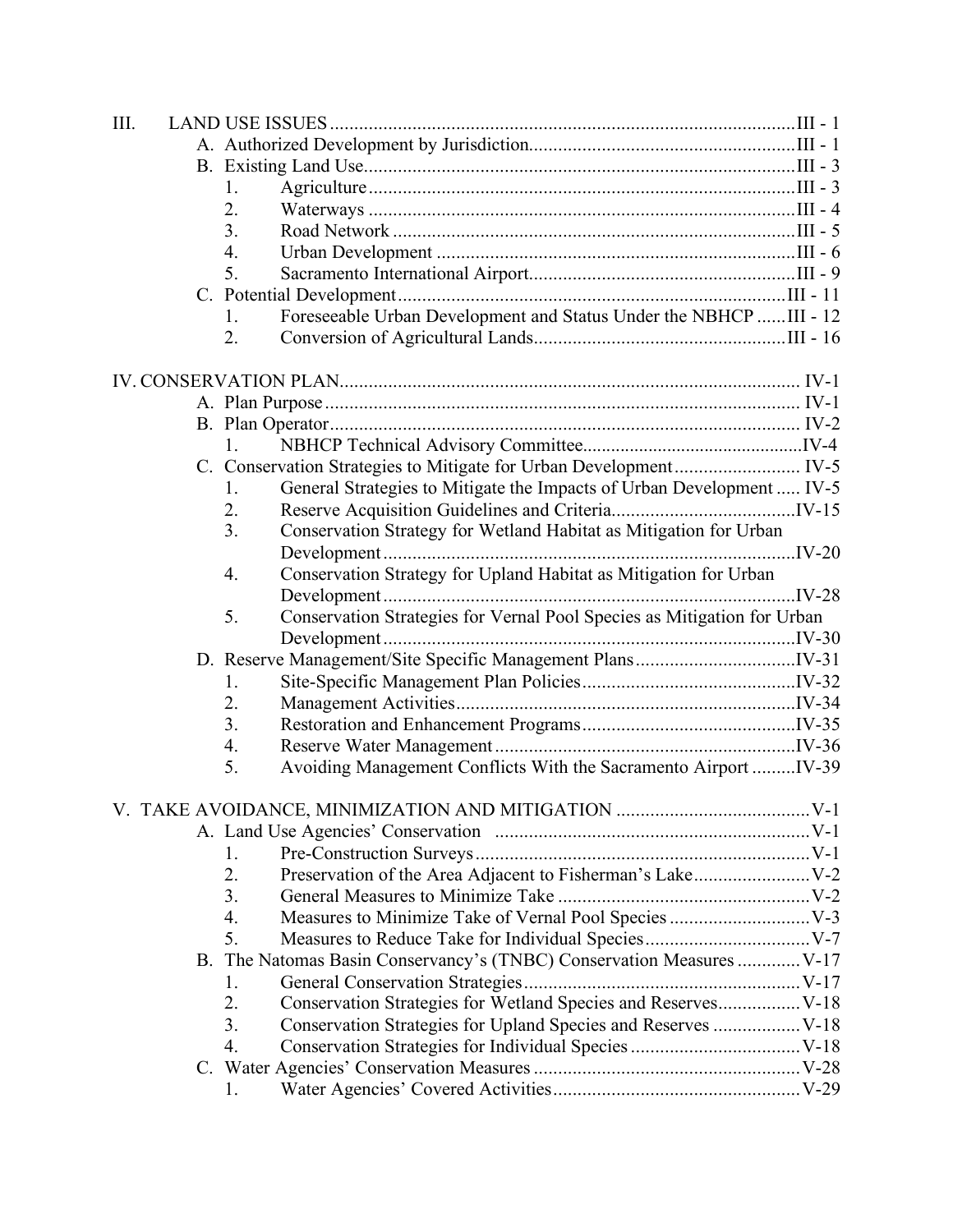| 2.                                                                               |  |
|----------------------------------------------------------------------------------|--|
| 3.<br>Water Agencies' Conservation Measures for Giant Garter Snake  V-31         |  |
| 4.                                                                               |  |
| 5.                                                                               |  |
| Federal Provision of Construction Incentives for Water Districts and Users<br>6. |  |
|                                                                                  |  |
|                                                                                  |  |
|                                                                                  |  |
|                                                                                  |  |
|                                                                                  |  |
| 1.                                                                               |  |
| 2.                                                                               |  |
| 3.                                                                               |  |
| 4.                                                                               |  |
| 5.                                                                               |  |
|                                                                                  |  |
|                                                                                  |  |
|                                                                                  |  |
| 1.                                                                               |  |
| 2.                                                                               |  |
| Design of Biological Effectiveness Monitoring Programs VI-18<br>3.               |  |
| Review and Revision of the Biological Monitoring ProgramsVI-24<br>4.             |  |
| 5.                                                                               |  |
|                                                                                  |  |
| 1.                                                                               |  |
| 2.                                                                               |  |
| 3.                                                                               |  |
|                                                                                  |  |
|                                                                                  |  |
| Changes Due to Future Recovery Plans Other than Changes to Managed<br>1.         |  |
|                                                                                  |  |
| 2.                                                                               |  |
| 3.                                                                               |  |
| I.                                                                               |  |
| J.                                                                               |  |
| K. Unforeseen Circumstances/"No Surprises"/Changed Circumstances VI-36           |  |
| $\mathbf{I}$ .                                                                   |  |
| 2.                                                                               |  |
|                                                                                  |  |
| Enforcement of the Section 10(a)(1)(B) and Section 2081 Permits  VI-46<br>1.     |  |
| 2.                                                                               |  |
| 3.                                                                               |  |
| 4.                                                                               |  |
|                                                                                  |  |
| VII.                                                                             |  |
|                                                                                  |  |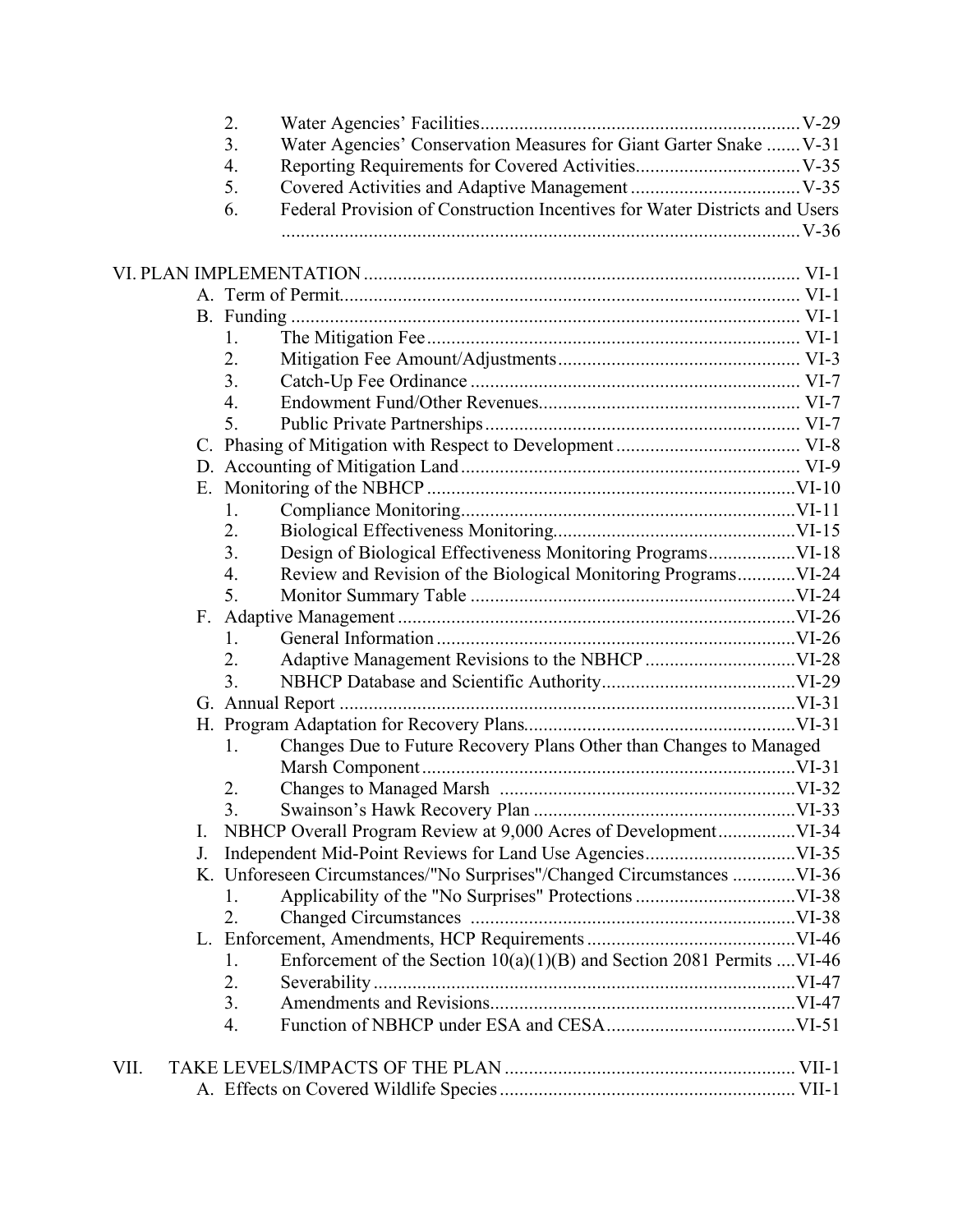|       |   | 1.                                                                               |  |
|-------|---|----------------------------------------------------------------------------------|--|
|       |   | 2.                                                                               |  |
|       |   | 3.                                                                               |  |
|       |   | 4.                                                                               |  |
|       |   | 5.<br>Aleutian Canada Goose (Branta canadensis leucopareia)  VII-26              |  |
|       |   | 6.                                                                               |  |
|       |   | 7.                                                                               |  |
|       |   | 8.                                                                               |  |
|       |   | 9.                                                                               |  |
|       |   | Northwestern Pond Turtle (Clemmys marmorata marmorata)  VII-39<br>10.            |  |
|       |   | California Tiger Salamander (Ambystoma californiense)  VII-42<br>11.             |  |
|       |   | Western Spadefoot Toad (Scaphiopus hammondii)  VII-44<br>12.                     |  |
|       |   | Vernal Pool Fairy Shrimp (Branchinecta lynchi)  VII-46<br>13.                    |  |
|       |   | Vernal Pool Tadpole Shrimp (Lepidurus packardi) VII-48<br>14.                    |  |
|       |   | 15.                                                                              |  |
|       |   | 16.                                                                              |  |
|       |   | 17.                                                                              |  |
|       |   | 18.<br>Boggs Lake Hedge-Hyssop (Gratiaola heterosepala)  VII-56                  |  |
|       |   | 19.                                                                              |  |
|       |   | 20.                                                                              |  |
|       |   | 21.                                                                              |  |
|       |   | 22.                                                                              |  |
|       |   |                                                                                  |  |
|       |   | F. Effects of the Plan on Long-Term Survival of Wetland-Dependent Species VII-65 |  |
|       |   |                                                                                  |  |
|       |   |                                                                                  |  |
|       |   | Authorizing Management Take/Take for Scientific Purposes VII-69<br>$1_{-}$       |  |
|       | L |                                                                                  |  |
|       |   |                                                                                  |  |
|       |   |                                                                                  |  |
|       |   | $\mathbf{I}$ .                                                                   |  |
|       |   | 2.                                                                               |  |
|       |   | 3.<br>Alternate Proportions of Marsh and In-Basin Land VII-75                    |  |
|       |   |                                                                                  |  |
| VIII. |   |                                                                                  |  |
|       |   |                                                                                  |  |
|       |   |                                                                                  |  |
|       |   |                                                                                  |  |
|       |   | 1.                                                                               |  |
|       |   | 2.                                                                               |  |
|       |   | 3.                                                                               |  |
|       |   | 4.                                                                               |  |
|       |   | 5.                                                                               |  |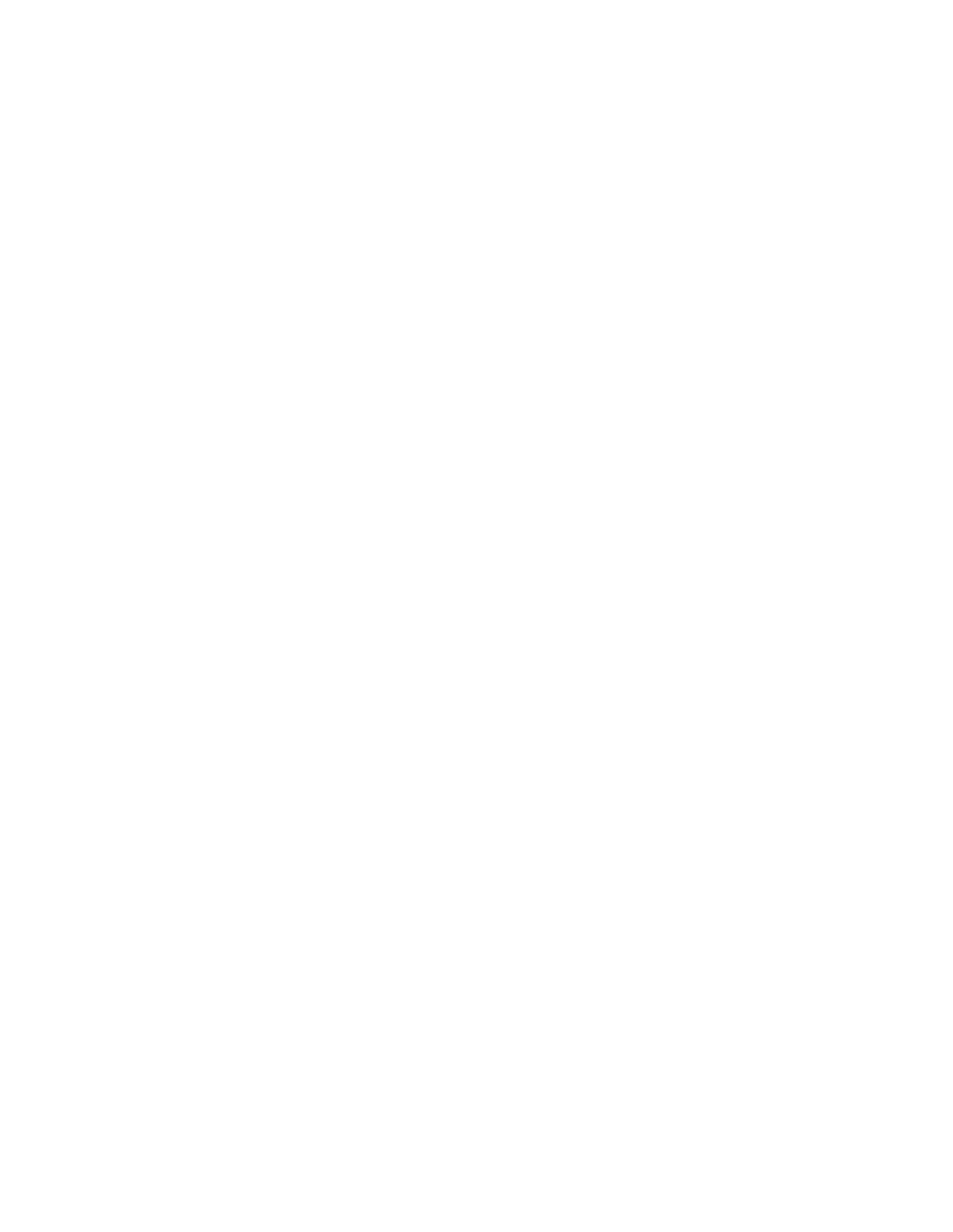### **LIST OF TABLES**

| TABLE I-1                                                                   |      |
|-----------------------------------------------------------------------------|------|
| LISTED, CANDIDATE, AND OTHER SPECIES ADDRESSED IN THE NBHCP                 |      |
|                                                                             |      |
| TABLE I-2                                                                   |      |
|                                                                             |      |
| TABLE II - 1                                                                |      |
| LAND CLASSIFICATIONS IN THE NATOMAS BASIN - 1997 (ACRES)  II - 3            |      |
| TABLE II - 2                                                                |      |
| CANALS AND DRAINS IN THE NATOMAS BASIN - 2001 (MILES) II - 6                |      |
| TABLE II - 3                                                                |      |
| CANALS AND DRAINS IN THE NATOMAS BASIN-2001 (ACRES) II - 6                  |      |
| TABLE II - 4                                                                |      |
| <b>VERTEBRATE WILDLIFE WHICH MAY OCCUR</b>                                  |      |
|                                                                             |      |
| <b>TABLE III-1</b>                                                          |      |
|                                                                             |      |
| <b>TABLE III-2</b>                                                          |      |
| CANALS AND DRAINS IN THE NATOMAS BASIN - 2001 (MILES)III - 5                |      |
| <b>TABLE III-3</b>                                                          |      |
| CANALS AND DRAINS IN THE NATOMAS BASIN - 2001 (ACRES)III - 5                |      |
| <b>TABLE III-4</b>                                                          |      |
|                                                                             |      |
| <b>TABLE III-5</b>                                                          |      |
|                                                                             |      |
| <b>TABLE IV-1</b>                                                           |      |
|                                                                             |      |
| <b>TABLE IV-2</b>                                                           |      |
|                                                                             |      |
| <b>TABLE V-1</b>                                                            |      |
|                                                                             |      |
| <b>TABLE VI-1</b>                                                           |      |
| COMPONENTS OF CURRENT (2002) MITIGATION FEE PER ACRE DEVELOPED <sup>1</sup> |      |
|                                                                             | VI-4 |
| <b>TABLE VI-2</b>                                                           |      |
|                                                                             |      |
| <b>TABLE VI-3</b>                                                           |      |
|                                                                             |      |
| <b>TABLE VI-4</b>                                                           |      |
|                                                                             |      |
| <b>TABLE VII-1</b>                                                          |      |
|                                                                             |      |
| <b>TABLE VII-2</b>                                                          |      |
| GIANT GARTER SNAKE CHANGE IN POTENTIAL HABITAT (ACRES) VII-6                |      |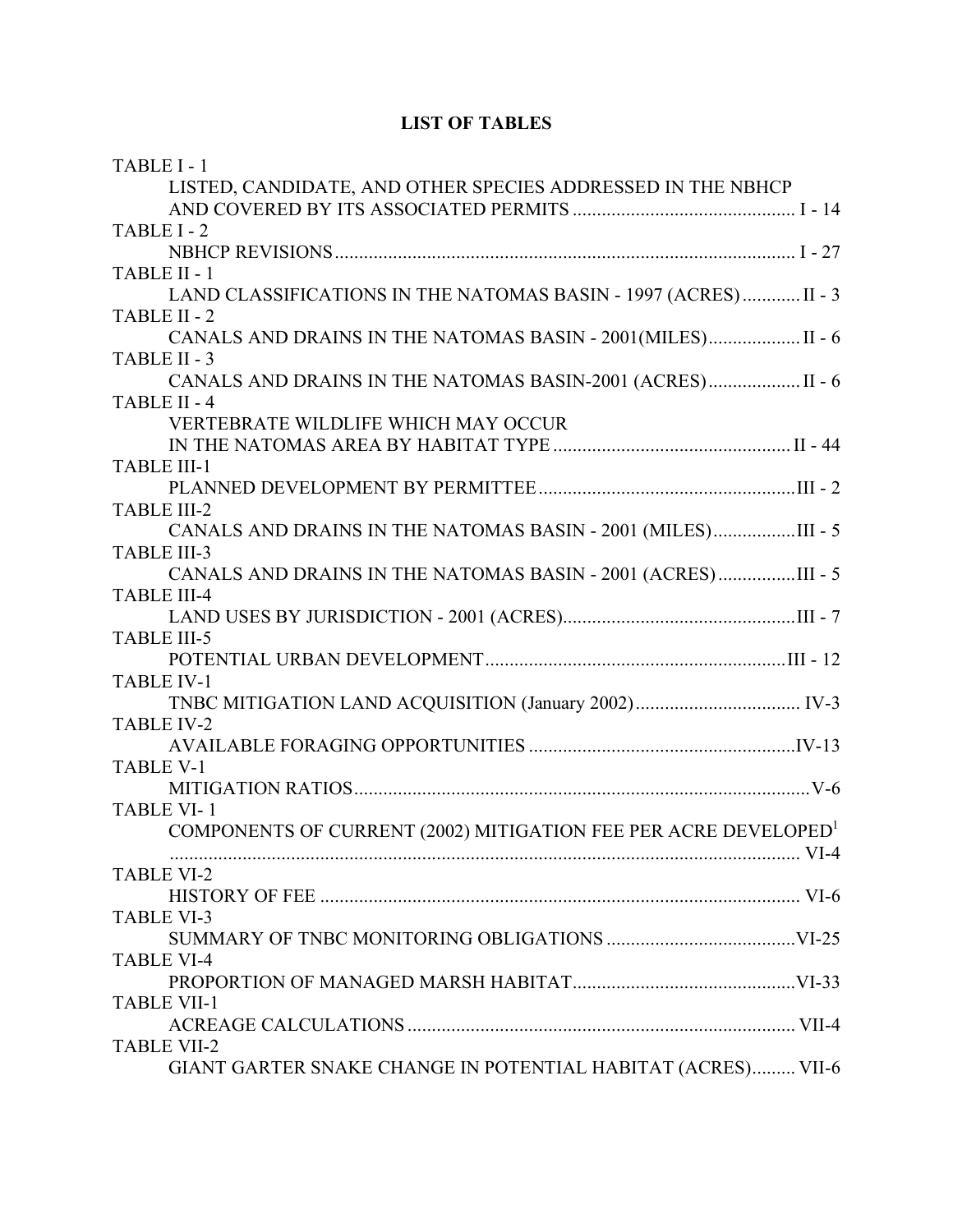| <b>TABLE VII-3</b><br>SWAINSON'S HAWK CHANGE IN POTENTIAL NESTING HABITAT (ACRES)                                                                   |  |
|-----------------------------------------------------------------------------------------------------------------------------------------------------|--|
| <b>TABLE VII-4</b><br>SWAINSON'S HAWK CHANGE IN POTENTIAL FORAGING HABITAT* (ACRES)                                                                 |  |
| <b>TABLE VII-5</b><br>UPLAND FORAGING HABITAT WITHIN TNBC RESERVES VII-15<br><b>TABLE VII-6</b>                                                     |  |
| TRICOLORED BLACKBIRDS CHANGE IN POTENTIAL HABITAT (ACRES)                                                                                           |  |
| <b>TABLE VII-7</b><br>ALEUTIAN CANADA GOOSE CHANGE IN POTENTIAL HABITAT (ACRES)                                                                     |  |
| <b>TABLE VII-8</b><br>WHITE-FACED IBIS CHANGE IN POTENTIAL HABITAT (ACRES)  VII-29                                                                  |  |
| <b>TABLE VII-9</b><br>LOGGERHEAD SHRIKE CHANGE IN POTENTIAL HABITAT (ACRES) VII-32<br><b>TABLE VII-10</b>                                           |  |
| BURROWING OWL CHANGE IN POTENTIAL HABITAT (ACRES)  VII-35<br><b>TABLE VII-11</b>                                                                    |  |
| BANK SWALLOW CHANGE IN POTENTIAL HABITAT (ACRES)  VII-38<br><b>TABLE VII-12</b><br>NORTHWESTERN POND TURTLE CHANGE IN POTENTIAL HABITAT (ACRES)     |  |
| <b>TABLE VII-13</b>                                                                                                                                 |  |
| DELTA TULE PEA CHANGE IN POTENTIAL HABITAT (ACRES)  VII-53<br><b>TABLE VII-14</b><br>SANFORD'S ARROWHEAD CHANGE IN POTENTIAL HABITAT (ACRES) VII-55 |  |
| <b>TABLE VII-15</b>                                                                                                                                 |  |
| <b>TABLE VII-16</b><br>PROPORTION OF WETLAND BY TYPE OVER TIME (IN ACRES)  VII-68                                                                   |  |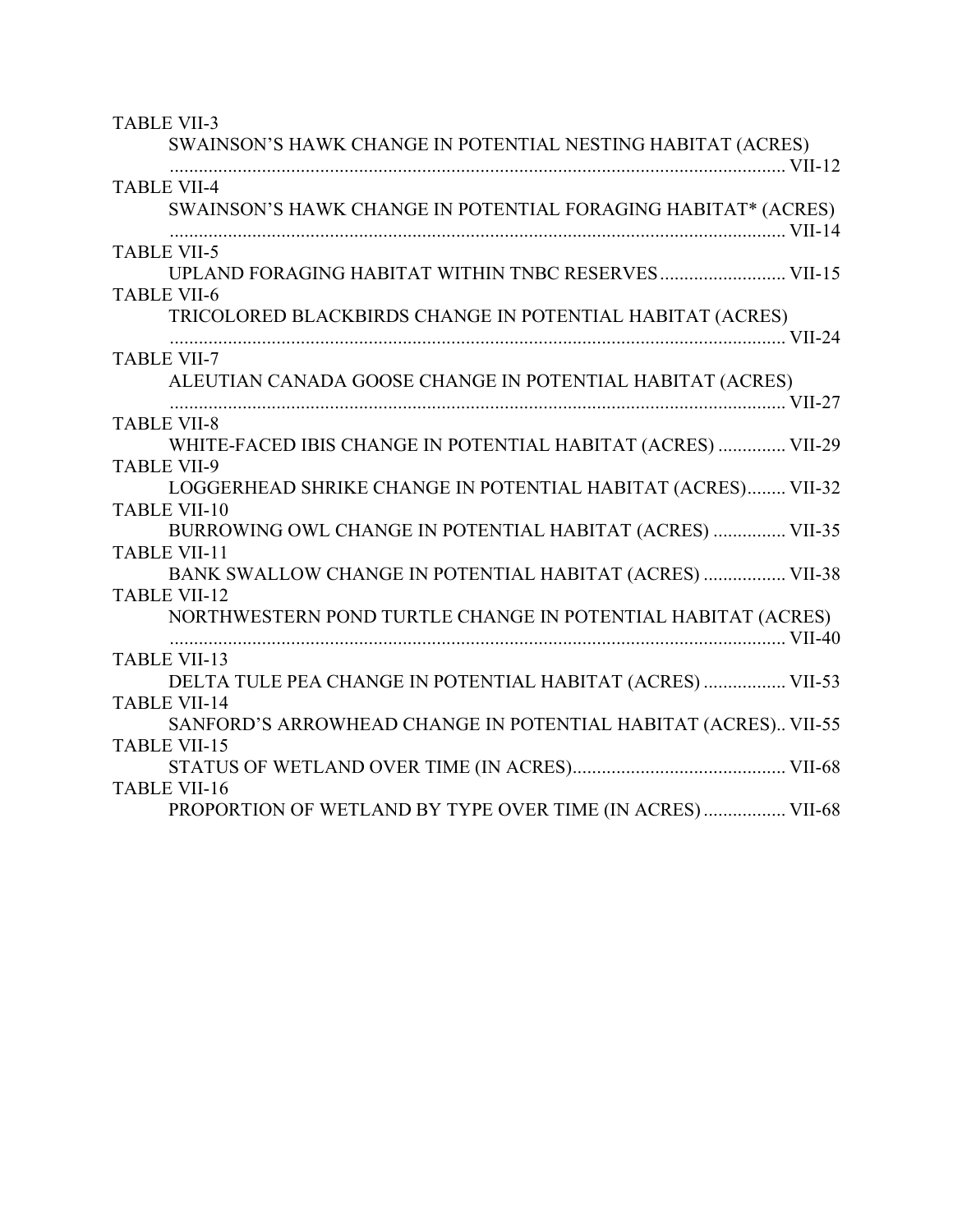### **LIST OF FIGURES**

- Figure 1. Regional Location.
- Figure 2. Land Use Agencies "Permit Areas"
- Figure 3. Water Delivery and Drainage Systems
- Figure 4. Aerial Photograph
- Figure 5. 1908 Land Cover
- Figure 6. Current Topography
- Figure 7. Flood Prone Areas
- Figure 8. Current Native Habitats
- Figure 9. 1993 Habitat Types Map
- Figure 10. 1997 Habitat Types Map
- Figure 11. 2001 Habitat Types Map
- Figure 12. Giant Garter Snake Records
- Figure 13. Active Swainson's Hawk Nests\Swainson's Hawk Zone
- Figure 14. Other Species Records
- Figure 15. Rice Cultivation (1997)
- Figure 16. Historic, Existing and Projected Urban Development Areas
- Figure 17. TNBC Reserves and Water Agency Channels
- Figure 18. Comparison of a Rice Field to a Managed Marsh
- Figure 19. Wetland Plant Depths and Levee Structures (Figures 19.1 through 19.5)
- Figure 20. Out-of-Basin Mitigation Areas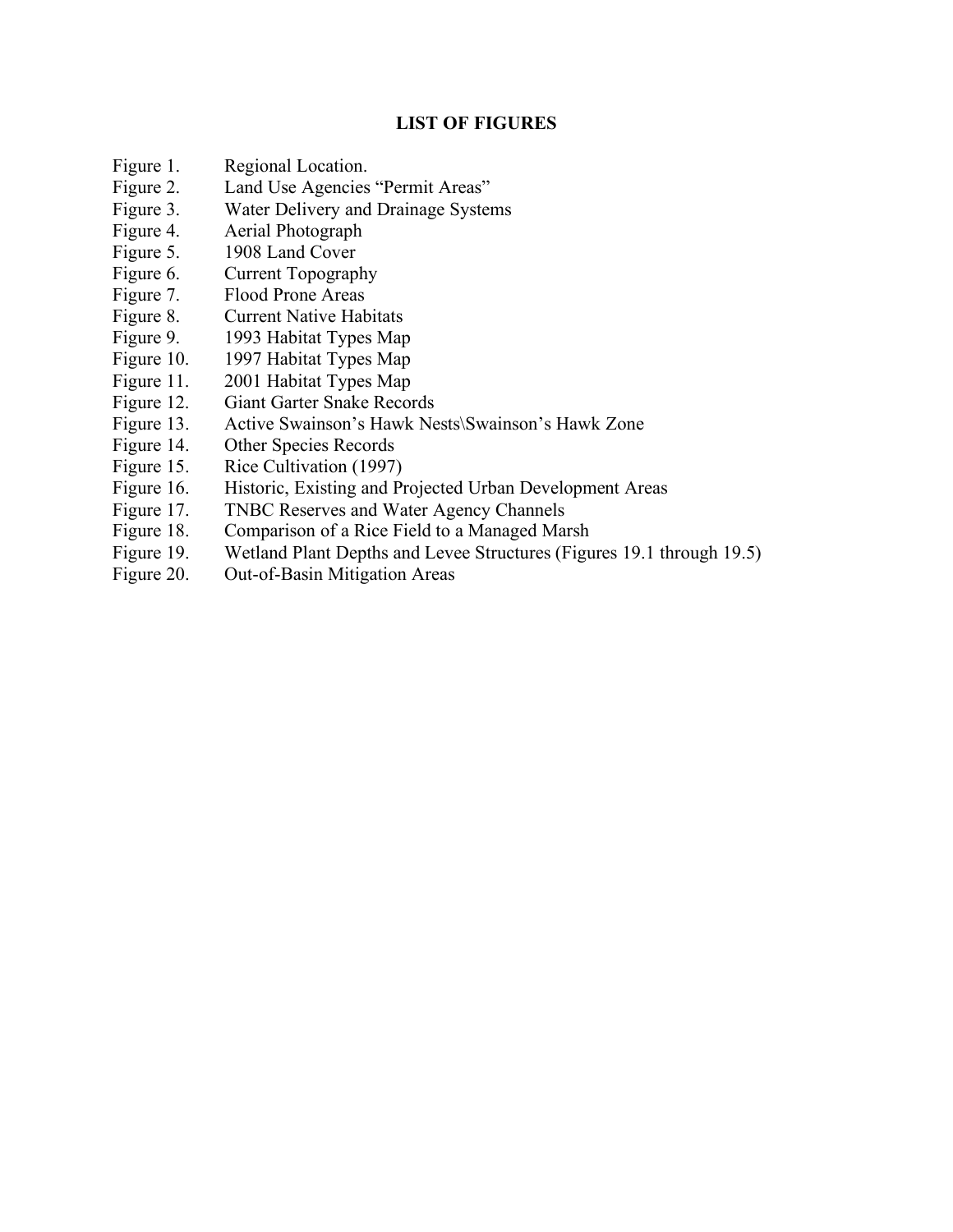#### **ATTACHMENTS**

### **ATTACHMENT A:** Proposed Natomas Basin Habitat Conservation Plan Implementation Agreement

### **LIST OF APPENDICES (Under Separate Cover)**

- Appendix A: Economic Analysis of Natomas Basin Habitat Conservation Plan, dated March 2002, by Economic & Planning Systems, Inc.
- Appendix B: "Draft" Revised Fee Estimate Based on Draft (2002) NBHCP, dated October 11, 2002, prepared by Economic & Planning Systems, Inc.
- Appendix C: U.S. Fish and Wildlife Service (USFWS) Conservation Guidelines for the Valley Elderberry Longhorn Beetle, updated July 9, 1999.
- Appendix D: California Department of Fish and Game Staff Report on Burrowing Owl Mitigation, dated October 17, 1995.
- Appendix E: Federal Aviation Administration Advisory Circular dated May 1, 1997. Hazardous Wildlife Attractants On or Near Airports.
- Appendix F: The Natomas Basin Conservancy By-Laws.
- Appendix G: Pacific Region, USFWS and ACOE, Biological Opinion for 404 Permitted Projects with Relatively Small Effects to Vernal Pools, dated February 1996.
- Appendix H: Biological Resources Technical Memo, prepared by CH2MHill, dated February 25, 2002.
- Appendix I: NBHCP Fee Update 2002, by Economic & Planning Systems, Inc., dated April 25, 2002.
- Appendix J: Documents Regarding Sacramento Area Flood Control Agency Army Corps of Engineers Permit Compliance.
- Appendix K: Addendum to the Biological Resources Technical Memo, prepared by CH2M HILL, dated April 2003.